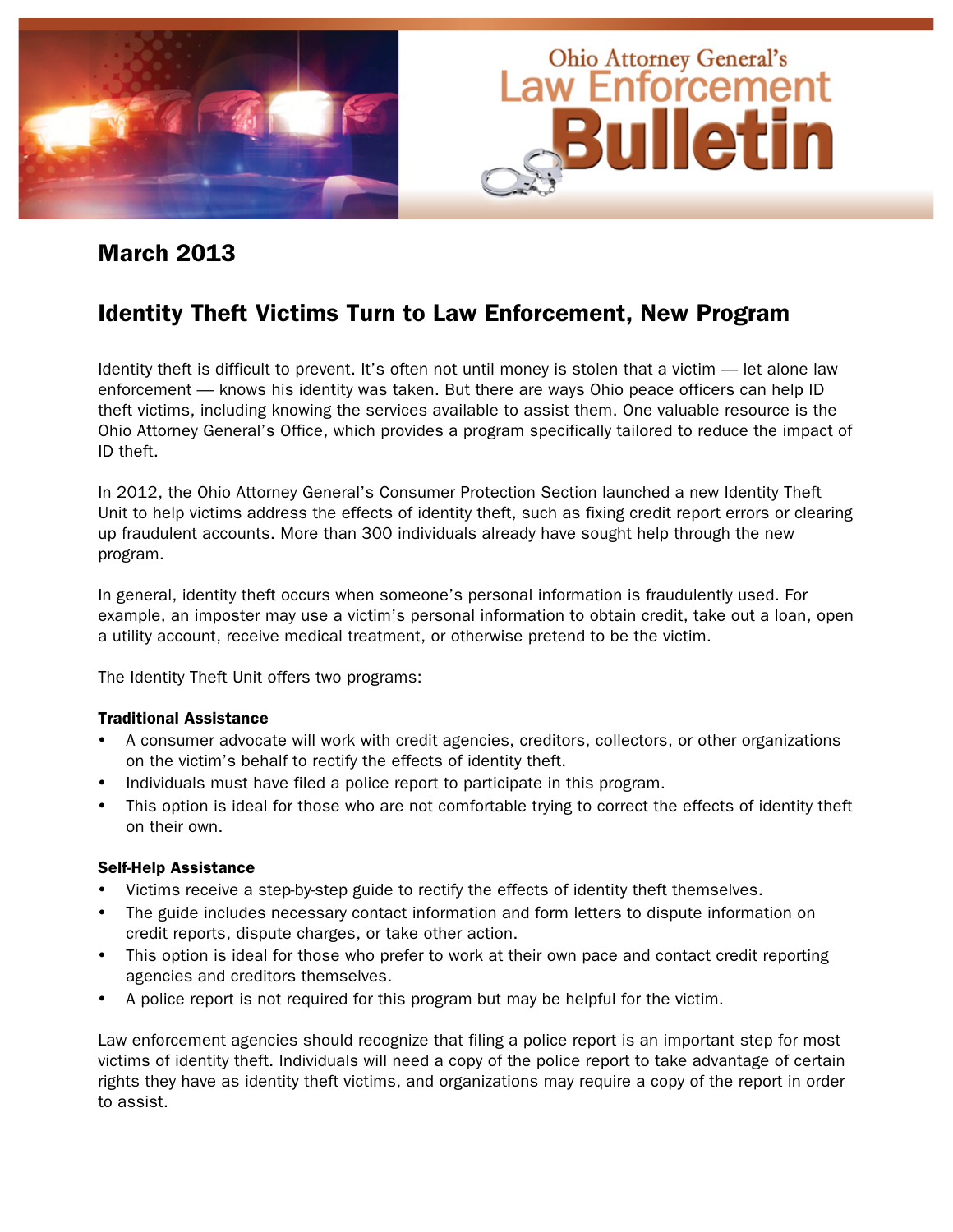The new Identity Theft Unit helps individuals correct a variety of problems, regardless of how the problem began. In a recent case, the Identity Theft Unit helped an Ohio man who was pulled over for a minor traffic violation by a Grove City police officer. The officer informed him that multiple out-ofstate warrants containing his Social Security number may have been filed in his name. The man took the officer's advice and contacted the Ohio Attorney General's Identity Theft Unit.

Following a lead, the Identity Theft Unit contacted Colorado authorities, who confirmed the Ohio man did not have existing warrants there but said there were open warrants in Michigan. Michigan State Police verified the warrants, found they were the result of a clerical error, and quickly remedied the mistake.

Although the identity mix-up was the result of an error, not theft, the Identity Theft Unit was able to expeditiously rectify the situation at the state and federal levels.

Law enforcement agencies should be aware that the new Identity Theft Unit is part of the Attorney General's Consumer Protection Section, not the Crime Victim Services Section, and has replaced the PASSPORT Program, which is no longer in operation. Additionally, the PASSPORT Program phone number no longer leads to the Attorney General's Office, and law enforcement agencies should not direct victims to that number.

Consumers and law enforcement can receive information about the new Identity Theft Unit by contacting the Ohio Attorney General's Office at 800-282-0515 or visiting [www.OhioAttorneyGeneral.gov/IdentityTheft.](www.OhioAttorneyGeneral.gov/IdentityTheft)

# Florida v. Harris, U.S. Supreme Court, Feb. 19, 2013

**Question:** Does a law enforcement drug dog's field performance record determine whether the dog's alert provides probable cause to search a vehicle?

Quick Answer: Not really. Probable cause to search is based on the "totality of the circumstances."

Facts: A K-9 unit officer on patrol stopped a vehicle for having an expired license plate. When the officer approached, driver Clayton Harris was visibly nervous: He was breathing rapidly, fidgety, and shaking. The officer noticed an open beer can inside the truck, which prompted him to ask Harris for consent to search the truck. Harris refused, so the officer walked his dog, Aldo, around the vehicle. Aldo alerted at the driver's side door handle. The officer then searched the truck, finding 200 loose pseudoephedrine pills, 8,000 matches, a bottle of hydrochloric acid, and other products that could be used for making methamphetamine. Aldo wasn't trained to alert for these materials, only narcotics. Harris was arrested for possession of pseudoephedrine for use in manufacturing methamphetamine. He posted bail for this arrest and was stopped by the same officer on another date, this time for a broken tail light. The officer's dog walked around Harris' truck and again alerted to the driver's side door handle. This time, the officer found nothing upon searching the vehicle. Harris later moved to suppress the evidence discovered during the officer's first search based on a lack of probable cause.

At the suppression hearing, the officer testified to the different trainings he and Aldo had attended, how Aldo had previously received a certification in detecting specific narcotics, how the two took refresher courses together, and how they practiced weekly on Aldo's detection skills. But the officer admitted that Aldo's certification had expired a year earlier, and Aldo gave two false positives for detecting narcotics in Harris' vehicle.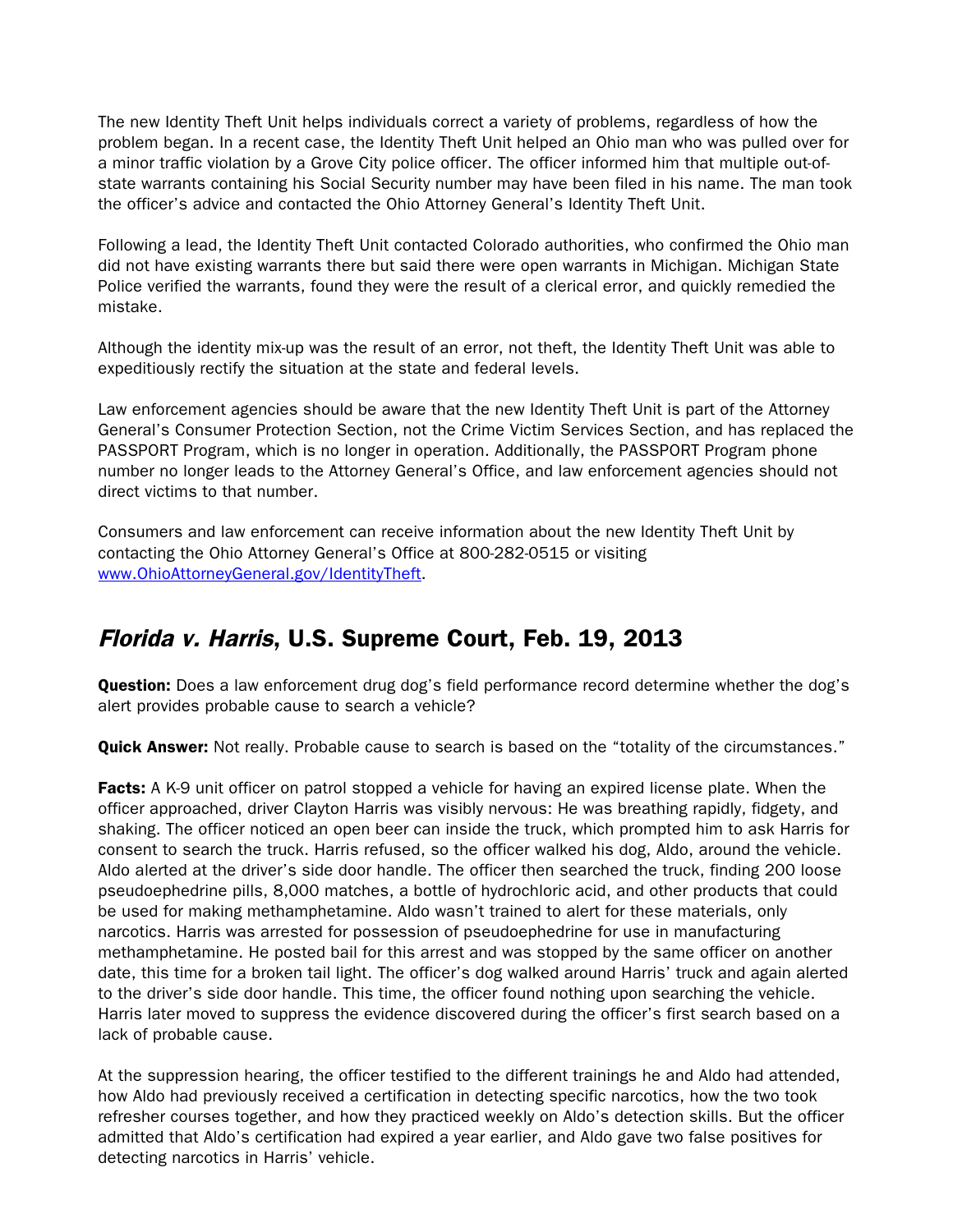Why this case is important: The Supreme Court held that, when looking at the totality of the circumstances of the dog's training and experience, the drug dog's alert was enough to find probable cause to search Harris' vehicle. Determining probable cause isn't based on a rigid set of rules, so there is no specific "laundry list" that law enforcement must satisfy before a drug dog's alert will provide probable cause to search. In this case, the officer didn't keep a record of his dog's field performance accuracy, but that's not a requirement to satisfy the probable cause standard. The standard is about probabilities in specific factual circumstances. Here, even though the dog gave two false positive alerts to narcotics and there was no record of the dog's field performance, the dog and officer had been through extensive trainings. Also, the dog performed "satisfactorily" during his weekly tests with the officer. This was enough to establish probable cause in this case because Harris didn't challenge the dog's training, only his performance during both traffic stops.

Keep in mind: If you don't keep a log of your drug detection dog's field performance, it won't affect your ability to obtain probable cause from the dog's sniffs. No one specific type of evidence is considered "the gold standard" of proving your dog's reliability.

However, because courts consider the totality of the circumstances, you'll need to be able to point to other factors that make your dog reliable: training, certifications, and continuous practice.

Visit the [U.S. Supreme Court's website](http://www.supremecourt.gov/opinions/12pdf/11-817_5if6.pdf) to view the entire opinion.

### Bailey v. U.S., U.S. Supreme Court, Feb. 19, 2013

**Question:** May peace officers detain a person while executing a search warrant at the person's home when that person has left the premises?

**Quick Answer:** Yes, but only if the person is a recent occupant and is within the immediate vicinity of the premises being searched.

**Facts:** Police obtained a search warrant to look for weapons in an apartment because a confidential informant told officers he saw a hand gun in the apartment during a recent drug buy. Two officers surveilling the area watched as two men left the apartment, both matching the CI's description of the suspect selling drugs. The officers watched the men get into a car and drive away from the apartment complex. The officers then radioed the search warrant team to begin their search.

During that time, the surveilling officers followed the suspects' car for almost a mile before making a traffic stop. The officers ordered the men out of the car and conducted a pat-down for weapons. When asked where they had been driving from, one of the suspects, Chunon Bailey, explained that he lived in the nearby apartment complex even though the address on his driver's license was a different location. Bailey's car passenger confirmed that Bailey lived in the apartment. But when police told Bailey that they were executing a search warrant at the apartment, he changed his story. At that point, he claimed he was only staying at the apartment but didn't live there and so nothing in the apartment belonged to him. Then different officers showed up and drove Bailey back to the apartment. A gun and drugs were found inside, and police discovered a key to the apartment during Bailey's search incident to arrest. Bailey was arrested for three federal offenses, and he moved to suppress the evidence and any statements he made based on an unreasonable seizure.

Why this case is important: The Supreme Court determined that Bailey's detention violated the Fourth Amendment. In *Michigan v. Summers*, the court held that law enforcement may detain occupants of a residence without a warrant or any level of suspicion if the detention is based on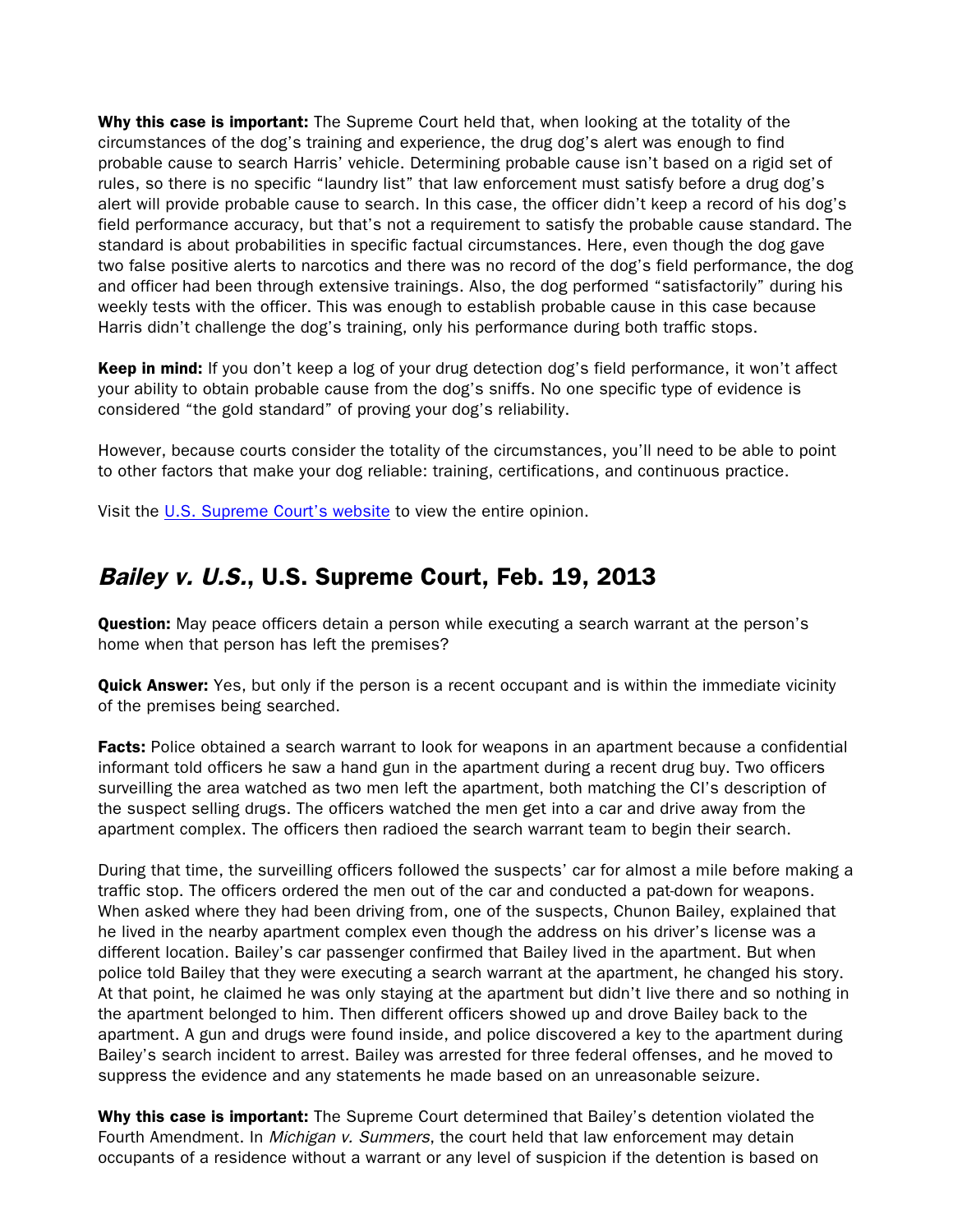officer safety, aiding the completion of the search, and preventing flight if incriminating evidence is found. All of these justifications must be satisfied before a warrantless detention will be lawful. And when detaining a recent occupant of a residence, the occupant must have been within "the immediate vicinity of the premises to be searched" for the warrantless detention to be lawful. Here, police waited until Bailey was almost a mile down the road before they stopped him, which is clearly not within the immediate vicinity of Bailey's apartment. Therefore, police couldn't justify detaining Bailey based on Summers.

And the court refused to extend *Summers* because a remote detention is more intrusive than an onscene one, appearing to both the recent occupant and spectators as a full-fledged arrest.

**Keep in mind:** To detain a recent occupant during a search of his home, the biggest consideration is distance. How far away is the occupant from his home? To permit a warrantless detention, the court has instructed that an occupant must be within the "immediate vicinity" of the residence that's being searched. We aren't given a definition of "immediate vicinity," but factors that will help you judge any close calls are: the lawful limits of the premises (the property boundaries); if the occupant is within the line of sight of the premises; and the ease of re-entry from the occupant's location.

However, don't forget about *Terry*: The recent occupant of the premises also may be your suspect, so you may be able to justify your detention if you've got reasonable suspicion.

Visit the [U.S. Supreme Court's website](http://www.supremecourt.gov/opinions/12pdf/11-770_j4ek.pdf) to view the entire opinion.

# U.S. v. Shaw, U.S. Sixth Circuit Court of Appeals, Feb. 21, 2013

**Question:** May law enforcement officers make potentially false statements in an attempt to serve an arrest warrant inside a home?

#### Quick Answer: No.

**Facts:** Two police officers attempted to locate an address to serve an arrest warrant for a Phyllis Brown. When they got near the address, they couldn't find the specific house number, 3171, but found two different homes on opposite sides of the street that had a 3170 address. One of the homes was occupied and the other wasn't, so the officers approached the occupied home. The officers knocked on the front door, and a woman answered but immediately slammed the door shut when she saw police. The officers repeatedly knocked and demanded that someone answer the door. Seven or eight minutes later, the same woman again answered the door. The officers explained that they had a warrant "for this house," so the woman let them inside. None of the five occupants in the home looked at the warrant, but one asked, "What address are you looking for?" The officers misled the occupants, saying they were looking for house number 3170. The occupants then misled officers, saying they were at 3171. The officers performed a protective sweep of the home. They didn't find Phyllis Brown, but they did find a significant amount of cocaine. The officers arrested the home's resident, Steven Shaw, on several federal drug charges. The home's actual address was 3170, so Shaw filed a motion to suppress the evidence based on Fourth Amendment violations.

Why this case is important: Because the officers didn't take reasonable steps to ensure they were at the correct address, their gamble violated Shaw's constitutional rights. As part of law enforcement investigation tactics, officers are permitted to lie, but the court has drawn a hard line about (1) lying about having an arrest warrant for a home, and (2) using that lie to gain entry into the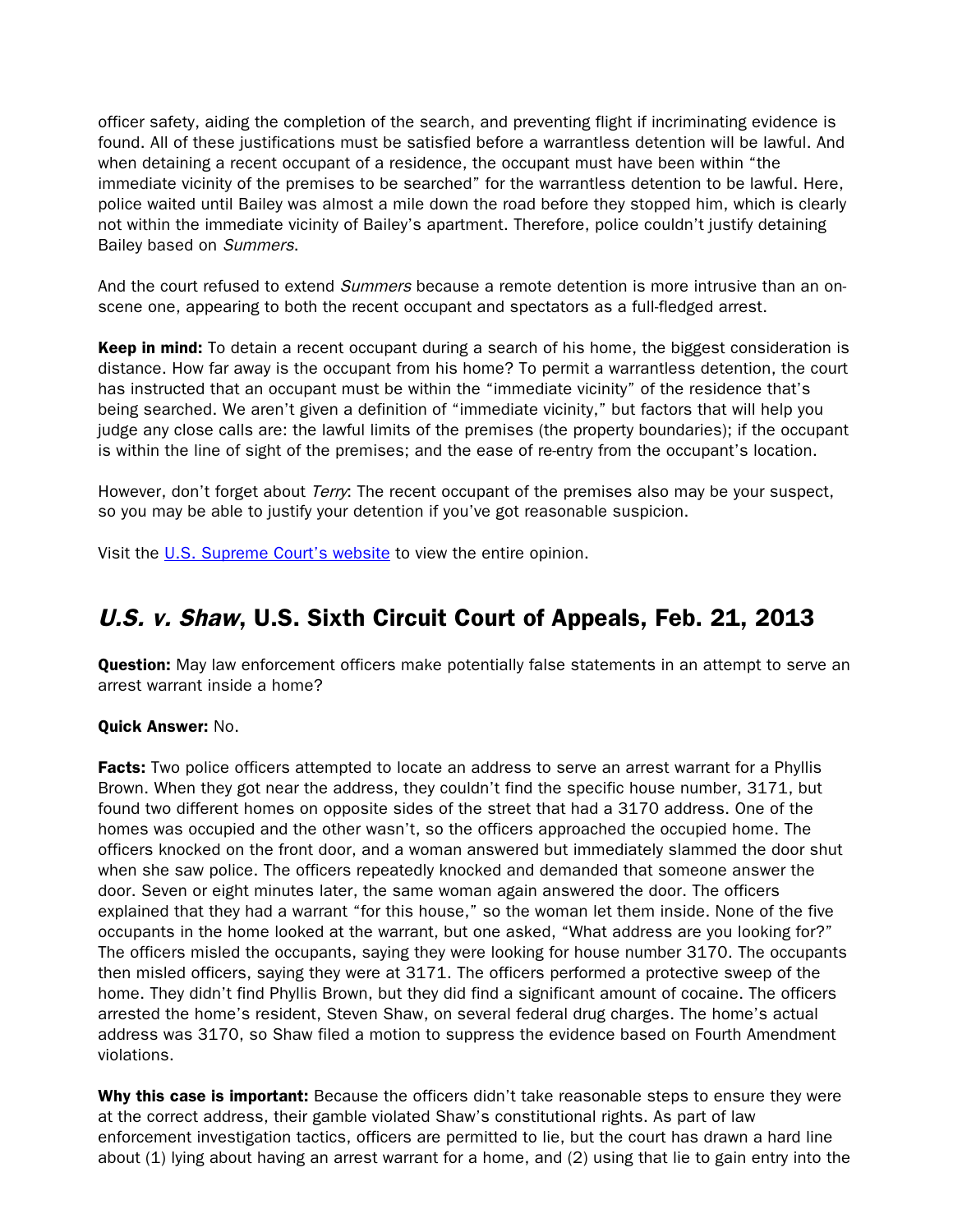home. In this case, the officers made a false claim of legal authority, and neither case law nor law enforcement policy permits such a practice. The officers weren't at fault for approaching the occupied home, but they could have asked for the home's address at the outset verified which sides of the street had odd- and even-numbered homes. They also could have located the correct address on the Internet, but instead chose to lie to the home's occupants about having an arrest warrant "for this address."

No exigent circumstances existed to justify the officers' lies to gain entry. When the woman slammed the door in the officers' faces, the officers never reported that they heard frantic movement or yelling inside the home, which would possibly suggest destruction of evidence. And the same woman answered the door minutes later, suggesting that she wasn't Phyllis Brown and trying to avoid arrest.

Keep in mind: You can't lie to gain entry into someone's home when you aren't sure you have a legal right to be there. When serving an arrest warrant, take the necessary steps to ensure you are in the right location and you know who you are looking for.

Visit the [U.S. Sixth Circuit's website](http://www.ca6.uscourts.gov/opinions.pdf/13a0048p-06.pdf) to view the entire opinion.

# U.S. v. Young, U.S. Sixth Circuit Court of Appeals, Dec. 20, 2012

**Questions:** (1) Does a person's presence in a high-crime area, along with other general factors, provide reasonable suspicion to conduct a *Terry* stop? (2) Does a peace officer exceed the scope of the Terry stop when the officer runs a warrant check that's unrelated to the suspected crime?

**Quick Answers:** (1) No, an articulable fact specific to that person is also needed to conduct the stop. (2) No, warrant checks are a routine part of law enforcement practice.

Facts: During an early morning patrol, two police officers noticed a passenger reclined in a car that was parked in a city parking lot near a local restaurant. The city had a trespassing ordinance that made it a crime for a person to remain on city property without doing business at any nearby establishments. The officers knew this parking lot had been the scene of recent gun violence. They also knew that people carrying guns usually loitered in that parking lot because the local restaurant often patted down its patrons for weapons. After watching the car for 90 seconds, the officers pulled in behind it, and as they approached the vehicle, a third officer joined them. All three officers looked inside the car with flashlights, and one officer knocked on the passenger's window.

The passenger, Michael Young, rolled down the window after 15 seconds, and the officer asked for Young's identification. Another officer took Young's ID to check for outstanding warrants. During that time, Young explained that he fell asleep while the car's driver checked if they could eat inside the restaurant. The officers then noticed the friend approaching the car, so they asked that he go back inside the restaurant. They told Young to "sit tight" while they explained that he was trespassing on city property. While listening, Young continued to make furtive movements toward his left pants pocket. The police officer speaking with Young noticed these furtive movements and asked Young if he had any weapons or drugs on him. He then had Young step out of the car. Young told the officers that he had a gun in his pocket, so one of the officers retrieved the weapon and placed Young in handcuffs. The third officer returned and reported that Young had an outstanding warrant. He was arrested for being a felon in possession of a firearm. He moved to suppress the evidence, arguing that there was no reasonable basis for the initial seizure and that checking Young for warrants unrelated to the trespass crime exceeded the scope of the Fourth Amendment seizure.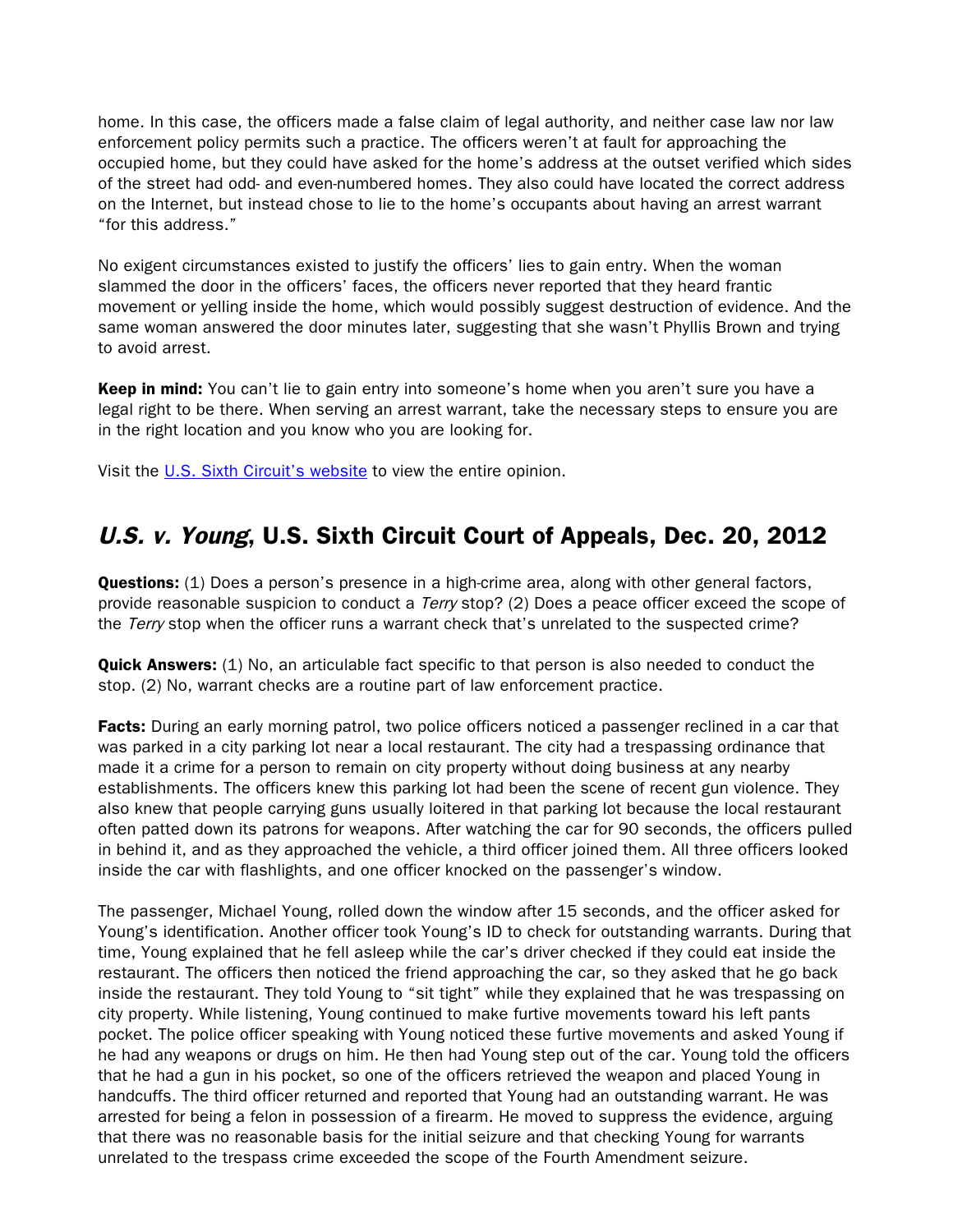Why this case is important: The court held that the officers had a reasonable basis for seizing Young. Young's seizure occurred when the officers parked behind the car and began looking inside with flashlights. The officers' actions were reasonable based on the totality of the circumstances: Young was in a high-crime area; officers knew that people with guns typically waited in the parking lot because the restaurant did routine pat-downs; Young had his seat reclined; and Young was loitering, possibly trespassing, by remaining in the car for at least 90 seconds without any movement. Being in a high-crime area and knowing that gun-toting patrons remain outside the local restaurant are not enough to justify a warrantless seizure under Terry v. Ohio because those facts aren't specific to Young. Such generalized facts shouldn't be given too much weight when determining reasonable suspicion because they lead to racial, ethnic, and socioeconomic profiling. But when combined with the fact that Young was loitering in the car for more than 90 seconds, the officers had reasonable suspicion to believe he may have been committing a trespass.

The court also found that the police warrant check didn't unreasonably exceed the scope of the seizure. Requesting a suspect's ID for a warrants check is part of law enforcement's routine with many Terry stops, and the checks do not need to be for warrants specific to the suspected crime. Plus, Young's explanation of why he was waiting in the car, along with his furtive movements toward his pants pocket, were enough for police to detain Young further under reasonable suspicion for other criminal activity. And the entire stop lasted only four minutes, which is a reasonable amount of time for officers to obtain or dispel any suspicion of a crime.

Keep in mind: If you plan to conduct a *Terry* stop of a person, you'll need suspicion that's specific to the person you are stopping. Factors such as a high-crime area or known criminal practices are too general on their own.

Once you have reasonable suspicion to make a stop, you can request the person's ID to check for outstanding warrants, no matter what possible crime you are investigating. Running a warrants check is a basic police practice and doesn't exceed the scope of a stop, no matter what the initial reason for the stop. But, as already mentioned, you must have articulable facts *specific to the* person you are stopping in order to justify the stop and, of course, the warrants check.

Visit the [U.S. Sixth Circuit's website](http://www.ca6.uscourts.gov/opinions.pdf/13a0034p-06.pdf) to view the entire opinion.

# State v. Lam, Second District Court of Appeals (Champaign, Clark, Darke, Greene, Miami, and Montgomery counties), Feb. 15, 2013

**Question:** Can a peace officer make a warrantless entry into a home during pursuit of a fleeing suspect?

**Quick Answer:** Yes, for any crime, as long as the pursuit begins in a public place.

**Facts:** While on patrol, two police officers spotted a gold Oldsmobile Intrigue they believed was involved in a police car chase the week before. The officers were familiar with the car's driver, Jeffrey Lam, because he and his brother Tim had a history with the local police department. They thought Jeffrey may again give chase, so they followed him until he parked his car at his home and turned off the engine. The officers then turned on their emergency lights, at which point Jeffrey got out of the car and began to flee the scene. The officers chased Jeffrey on foot through the neighborhood and saw him make his way back inside his home. The officers also saw Jeffrey's brother Tim on the front porch. Tim retreated inside the home and shut the door. The officers tried to kick in the door. They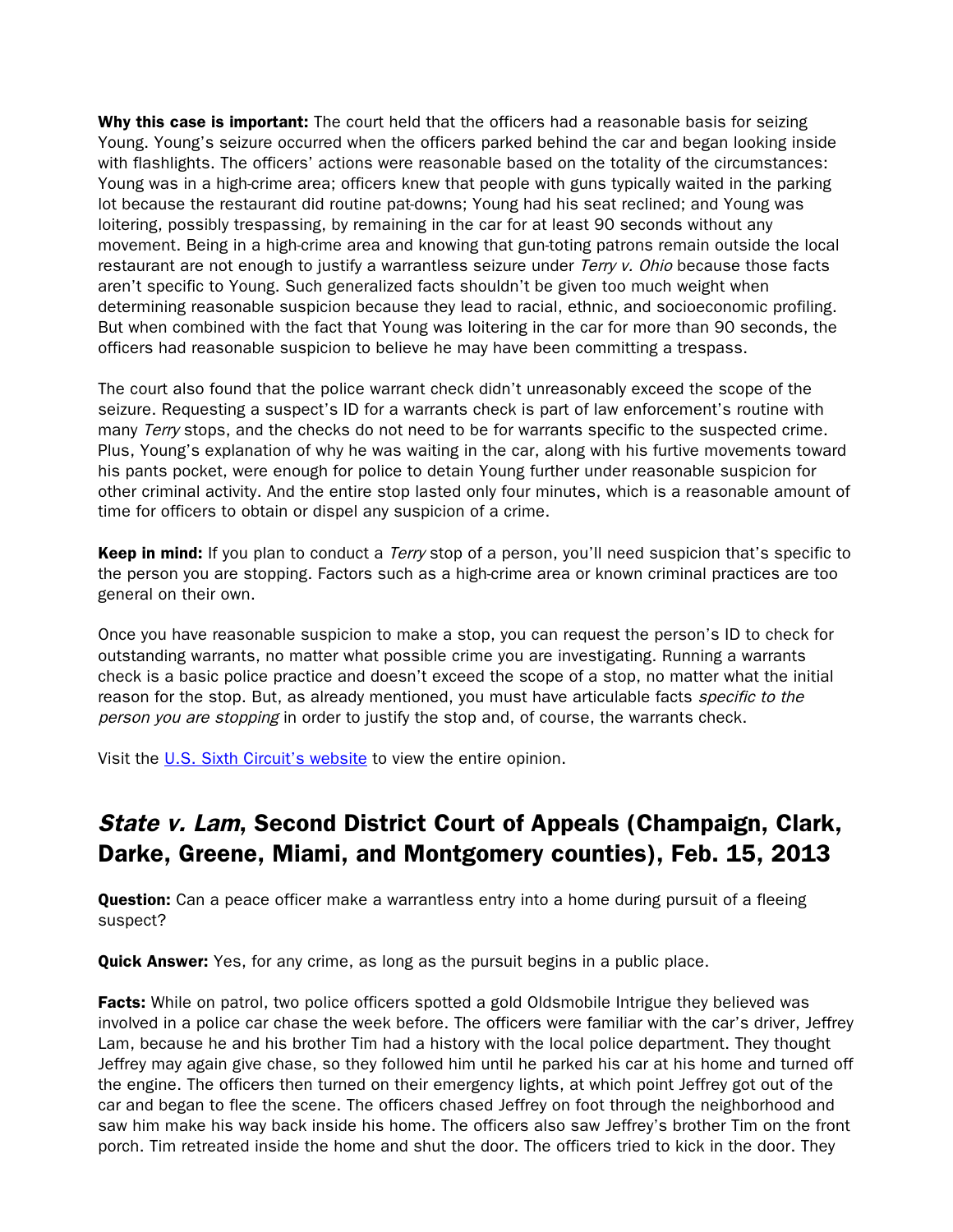then ordered the occupants to open it, but neither effort succeeded. The officers went back to their patrol car for a battering ram and forced entry. In the meantime, backup had arrived.

Once inside the home, officers heard a toilet flushing and movement on the second floor. The officers began performing a protective sweep and found Tim Lam and another person upstairs. During the sweep, various drugs were seen in plain view. Tim Lam was arrested on drug charges, and during a search incident to arrest, officers found more drugs on Tim Lam's person. He moved to suppress the evidence based on the warrantless entry into the home.

Why this case is important: Although hesitant to do so, the court held that the officers' entry into the home didn't violate the Fourth Amendment, under the exigent circumstances exception. It's a hard and fast rule that law enforcement must obtain a warrant before entering and searching a home, but a common exception to this rule is exigent circumstances. Peace officers often respond to the exigencies of a person needing immediate aid or of the destruction of evidence, but hot pursuit is another exigency that would justify warrantless entry into a home. A suspect may not avoid an otherwise lawful arrest by fleeing from a public place to a private one despite the Fourth Amendment's protections of a home. And the Ohio Supreme Court has determined that any person in Ohio who flees from arrest may be immediately pursued inside a home without a warrant, no matter the crime that was committed.

Also, once inside the home, the officers were justified in performing a protective sweep because they heard movement upstairs. During that sweep, they saw drugs in plain view, so these were fair game to collect as evidence.

Keep in mind: If you have a suspect fleeing from arrest, even on a non-jailable offense such as a minor misdemeanor, Fourth Amendment case law permits you to pursue that person from a public place to a private one, including inside a home. However, the pursuit into the home must be immediate and continuous; you can't stop pursuit and wait for backup to arrive before entering the home. Also, because some courts apply this exception with extreme hesitation for misdemeanor offenses, it is advisable to use this exception in extremely limited circumstances. If you can secure the home and go obtain a warrant without any real concern for safety or destruction of evidence, that is best practice.

Visit the [Ohio Supreme Court's website](http://www.supremecourt.ohio.gov/rod/docs/pdf/2/2013/2013-ohio-505.pdf) to view the entire opinion.

# State v. Dean, Fifth District Court of Appeals, Feb. 1, 2013

**Question:** May a peace officer make a traffic stop for a vehicle that is traveling at a slow speed?

**Quick Answer:** No, not unless the vehicle is impeding the flow of traffic or posing a danger on the road.

Facts: About 1 a.m., a police officer noticed a car driving at least 15 mph slower than the posted speed limits. The officer followed the car for a mile and noted that it traveled at a consistently slow speed, signaled to make a turn hundreds of yards ahead of the actual turn, and turned very slowly. The officer stopped the vehicle for slow speed and, from his interactions with the driver, Alan Dean, the officer determined that Dean was operating his vehicle under the influence of alcohol. Dean later moved to suppress based on a lack of reasonable suspicion to make the traffic stop.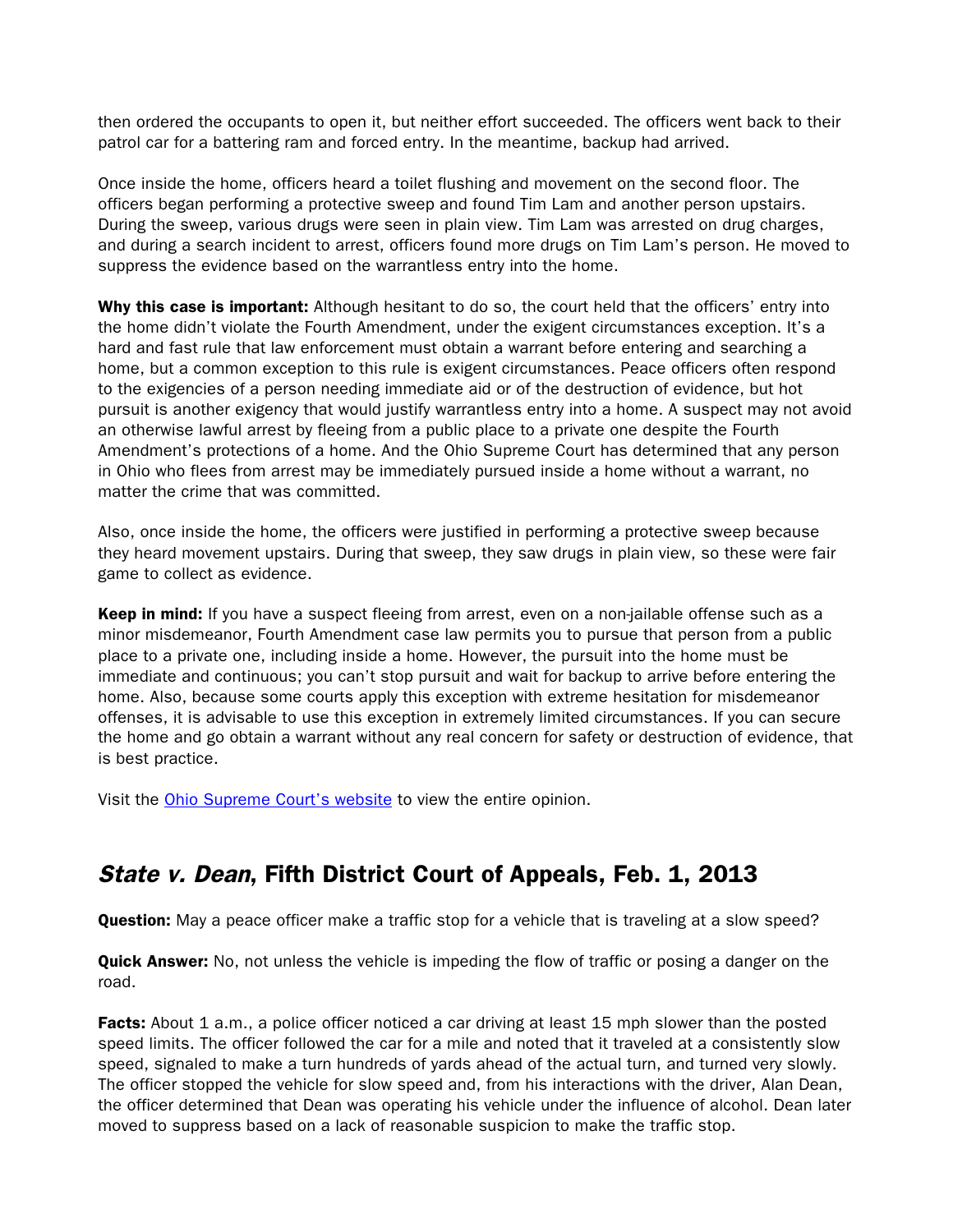Why this case is important: The court held that slow speed, on its own, isn't reasonable suspicion to justify making a traffic stop. It's also not a traffic violation under the Ohio Revised Code's Sec. 4511.22(A) unless the speed is so unreasonably slow that it impedes or blocks traffic or creates a safety risk on the road. However, each case depends on the totality of the circumstances. Here, traveling at 15 mph below the speed limit wasn't impeding traffic, so the officer had no legal justification to make the traffic stop.

Keep in mind: Although very slow driving may seem suspicious, especially in the early morning hours, you'll need more evidence that criminal activity or a traffic violation is afoot before you can legally pull someone over. In this case, the officer based the traffic stop on only a hunch of wrongdoing, which violates the Fourth Amendment.

Visit the [Ohio Supreme Court's website](http://www.supremecourt.ohio.gov/rod/docs/pdf/5/2013/2013-ohio-313.pdf) to view the entire opinion.

# State v. Smith, Seventh District Court of Appeals (Belmont, Carroll, Columbiana, Harrison, Jefferson, Mahoning, Monroe, and Noble counties), Feb. 1, 2013

**Question:** Does a peace officer's mistakenly incorrect statement of law invalidate a confession?

Quick Answer: Yes, when the incorrect statement is repeated numerous times and coercive in nature.

Facts: A woman made a report at the police station that her physician, Larry Smith, had sexual contact with her against her will. Two detectives visited Smith's office to talk about the accusation, and Smith agreed to speak with the detectives later at the police station. Once Smith arrived, the detectives took him into an  $11 \times 17$  booking room to question him. They told him he wasn't under arrest and he could leave at any time. He wasn't offered a seat during the questioning. The detectives repeatedly asked Smith if he had sexual contact with the woman, and Smith denied doing so. One of the detectives then told Smith, "You are allowed to have sexual relationships with your clients. Is it unethical? Yes. Is it illegal? No, it's not illegal." The same detective also explained that "there's an Ohio Revised Code [and] with all the Ohio laws[,] it is not illegal as a physician to have sex with your client." The detective assured Smith, "I know the law, obviously . . . and I'm telling you it is not illegal . . . to have sex with your patients." However, under Ohio law, a physician commits sexual battery by having sexual relations with a patient.

After 47 minutes of questioning, and the detective's seven assurances that Smith wasn't committing a crime by having sexual relations with his patients, Smith admitted that he had consensual sexual contact with the patient. Smith later was charged with rape and sexual battery. Smith moved to suppress his statements to police based on an involuntary confession.

Why this case is important: The court held that, based on the detective's repeated false statements of law, Smith's confession was involuntary. A suspect's confession is not voluntarily made if it's obtained by threats or violence, by any direct or implied promises, or by exerting improper influence over the suspect. Here, the detectives told Smith repeatedly that having sexual relations with his patients wasn't a crime, which is an incorrect statement of law—it's sexual battery. The repetition of this false statement, for 47 minutes, eventually influenced Smith to admit to having sexual contact with the victim: "OK, do you want me to say it's consensual? OK, it's consensual." This repeated incorrect statement of law coerced Smith to confess involuntarily, and